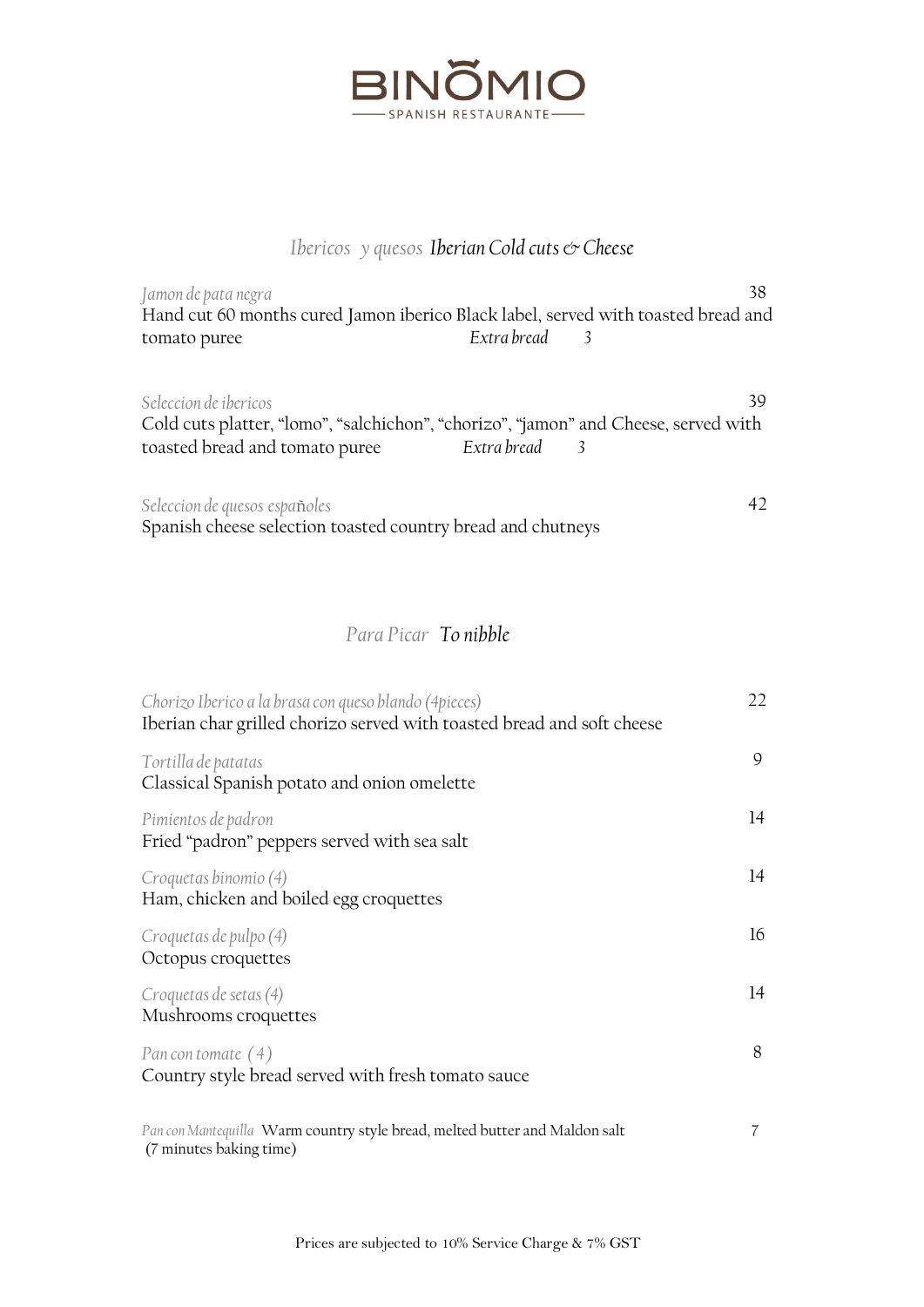

### Tapas tasting menu

*5 tapas* 142 *Sgd (price per tasting) / 7 tapas 192 Sgd (price per tasting)* \* Plus \$6 on the tasting menu

### *From The sea*

| Mejillones al vino                                                                                                   | 27    |
|----------------------------------------------------------------------------------------------------------------------|-------|
| Steam mussels and "Galicia" white wine sauce                                                                         |       |
| Chopitos y gula en su tinta<br>Squid and baby eels, fava beans, in squid ink sauce                                   | 29    |
| Pulpo A'feira<br>Atlantic octopus "a feira style" (boiled potato, olive oil, smoked paprika, sea salt)               | $38*$ |
| Gambas al ajillo<br>Tiger prawns confit in olive oil and garlic, "ajillo" style                                      | 30    |
| Navajas al pil pil<br>Grilled fresh razor clams "pil pil" sauce                                                      | 29    |
| Fritura Malagueña<br>Fried squid and anchovies with lemon wedges and alioli dip                                      | 27    |
| Anguila del ebro<br>Smoked eel served with kohlrabi                                                                  | 32    |
| From the Earth                                                                                                       |       |
| Terrina de queso fresco<br>Fresh cheese terrine and black truffles, chives, honey olive oil & toasted<br>olive bread | 24    |
| Alcachofas frescas con jamon<br>Braised fresh artichokes and "jamon", tomato sauce                                   | 28    |
| Tempura de puerros servidos con romesco<br>Organic leeks fried in tempura served with "romesco"                      | 26    |
|                                                                                                                      |       |

*Pisto con huevos fritos* Mediterranean vegetable and tomato stew served with fried eggs 25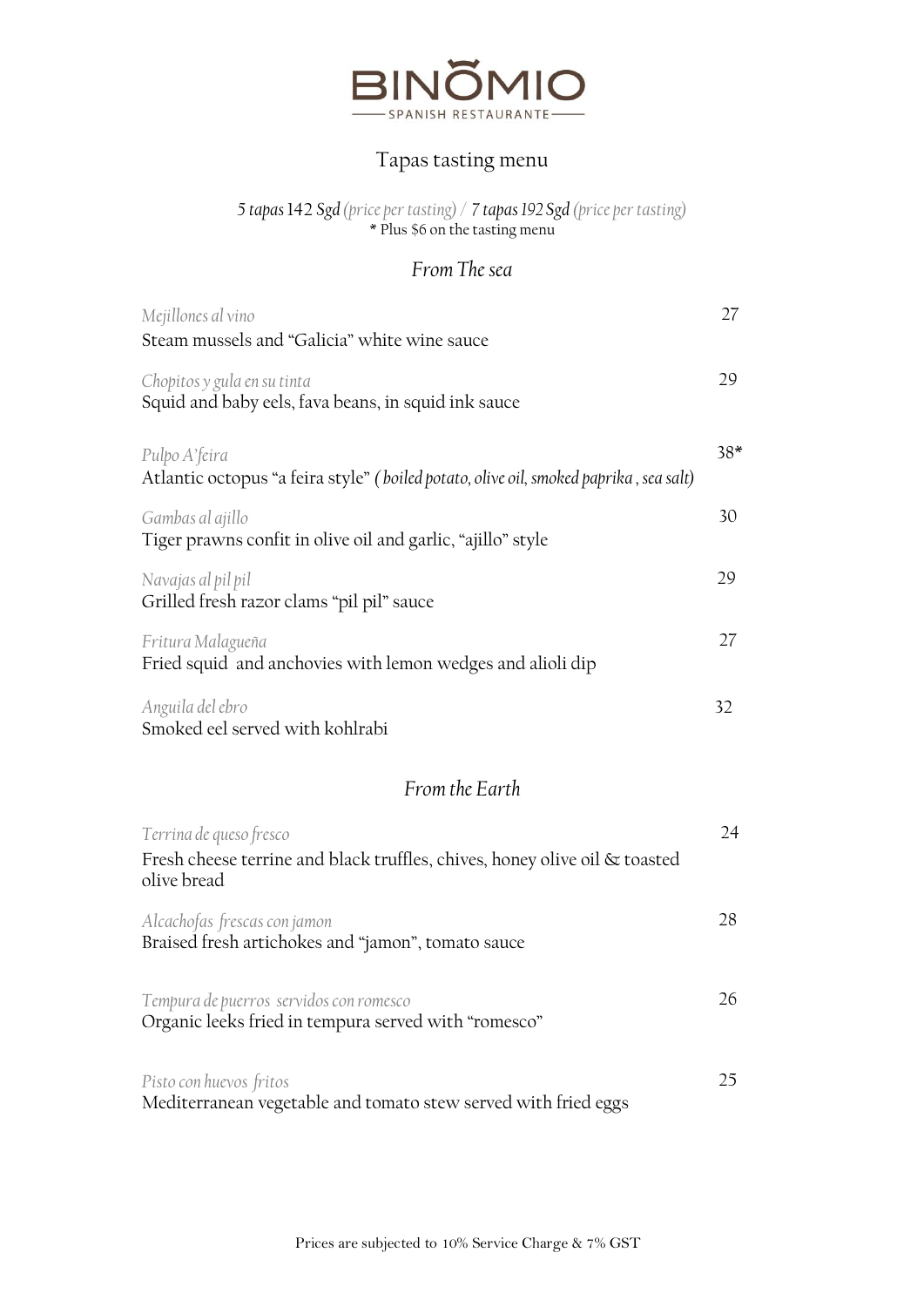

# Tapas tasting menu

#### *5 tapas 142 Sgd (price per tasting) / 7 tapas 192 Sgd (price per tasting)* \* Plus \$6 on the tasting menu

*From the Land*

| La Merienda de carne                                                                                                        | 29 |
|-----------------------------------------------------------------------------------------------------------------------------|----|
| Homemade duo meat pate; country style chicken & chorizo pate, accompanied by<br>warm rustic bread                           |    |
| Chuletas de cerdo iberico, gel de sidra, manzana y miel<br>Grilled Iberian pork chops, cider and honey gel, roasted cabbage | 33 |
| Foie a la plancha con vieras<br>Seared foie gras and scallops, glazed with sherry vinegar and brioche                       | 32 |
| Rulada de pollo al ajillo estilo Binomio<br>Grilled marinated chicken breast, garlic pure, pork belly and duck liver jus    | 28 |
| Cordero con sus mollejas, y queso de cabra<br>Lamb T-bone and lamb sweetbreads accompanied by goat cheese                   | 32 |
| Costilla de ternera<br>Braised short ribs smoked cauliflower puree and beef tongue                                          | 33 |
| Steak tartar<br>Hand cut beef steak tartar topped with caviar & grilled bone marrow                                         | 29 |
| Rabo de toro<br>Oxtail "ragou", red wine reduction                                                                          | 31 |
| Nido de huevos rotos<br>Fried potato nest, soft egg, jamon & chorizo                                                        | 28 |